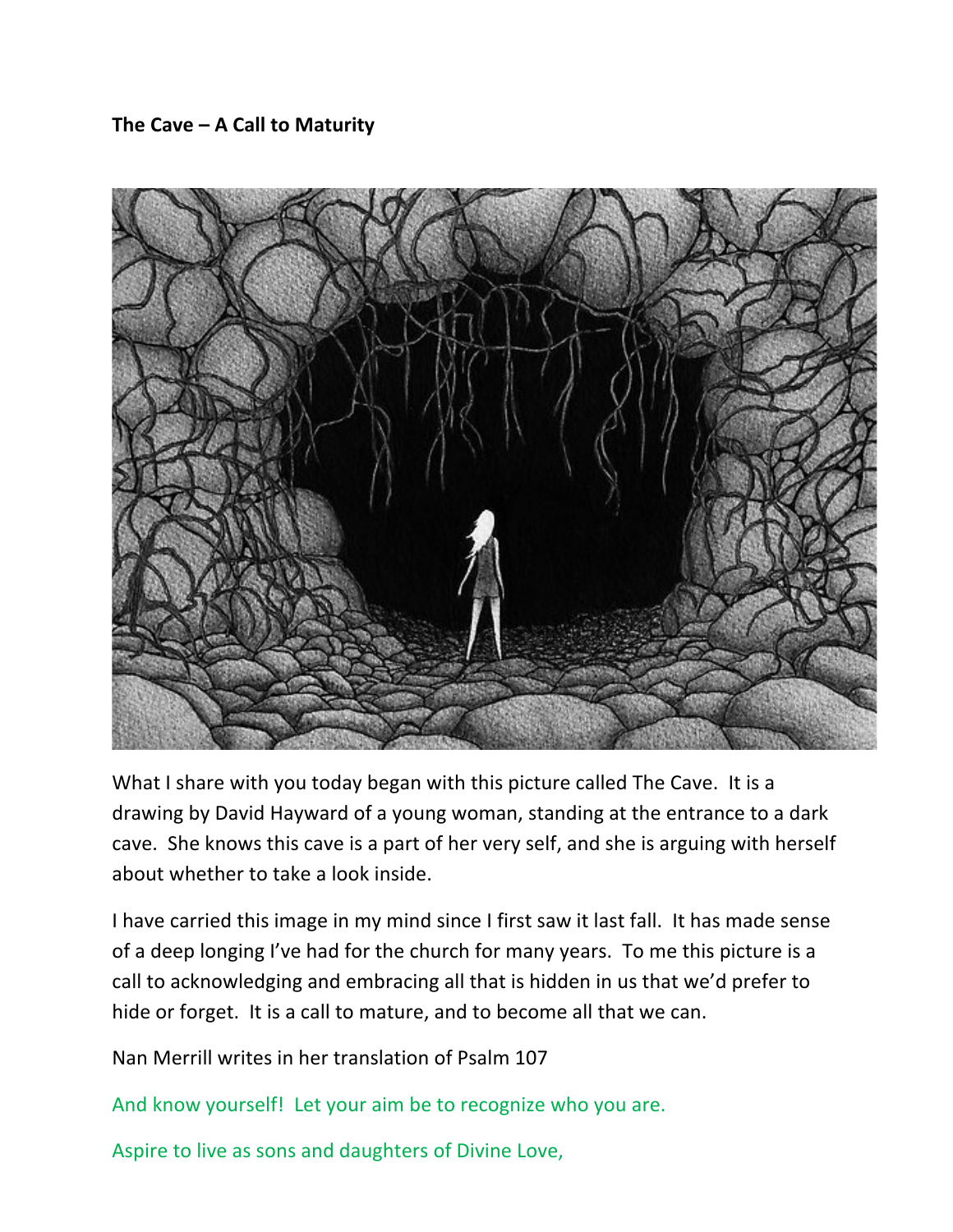To enshrine the earth with divinity,

To honour all relationships as sacred, and to live in peace and in balance with all living things.



So here is my first question ... do you know yourself? 

I like this picture ... the girl taking a look inside ... she's peeking behind the eye, looking past the exterior. She wants to know who is inside.

Donald Miller, the author of the book Scary Close writes "The reality is people who allow themselves to be. known are often even more respected than those who don't. In the end, we trust and are comforted by those who are brave enough to be known."

And now a quote from Timothy Keller: "To be loved but not known is

comforting but superficial. To be known and not loved is our greatest fear. But to be fully known and truly loved is, well, a lot like being loved by God. It is what we need more than anything. It liberates us from pretense, humbles us out of our self-righteousness, and fortifies us for any difficulty life can throw at us."

So here is my first mystery for you: **to be fully known is the only way we can be fully loved**. And this is not just about being known by someone else, but also about knowing ourselves.

And here is my second mystery for you: **the more I know myself, the more I will know God**. If you have reached a place where you just can't seem to get any closer to God, where he remains somewhat distant and unknown, your gateway to break-through could be risking getting closer to yourself ... the more you embrace all that is hidden in your dark, hidden self, the more you will discover the Light of the Creator within yourself. He is waiting for you in the cave.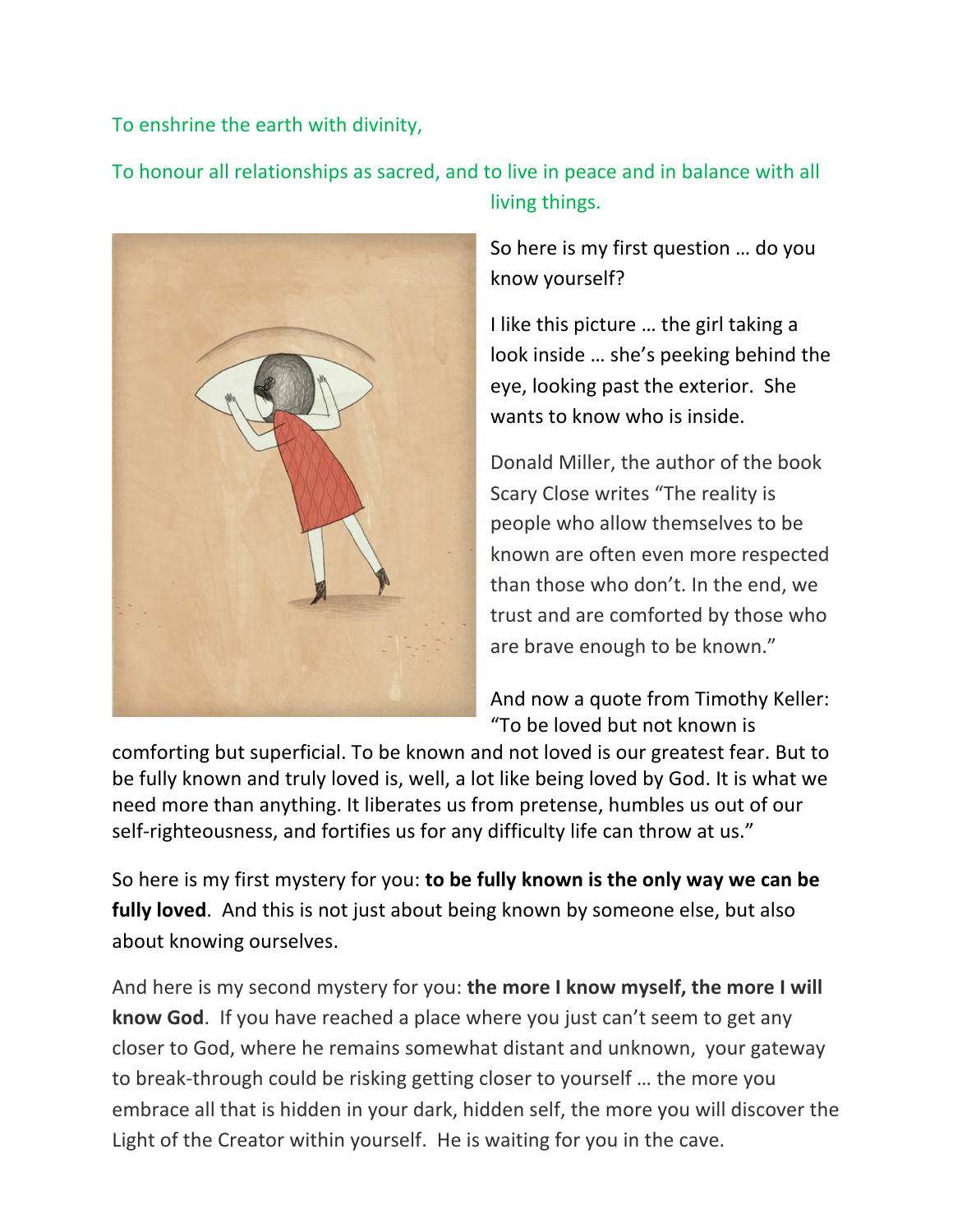So, going back to David Hayward's picture, if you imagine it as a place inside of us, what do you think might be hidden in that cave?

This is my list: depression, mental illness, sexual orientation, addictions, fears, past hurts and traumas, faults and failings, things we can't forgive, parts of ourselves we despise and loathe, grief and deep loss, codependency, ego, all our triggers and soap boxes.

How do we feel about what is hidden in our cave? Our dark side?



I think that for me and for many people, what is hidden in the cave, has become my enemy within. This hidden stuff seems to have a mind of its own and at times it works against me. It limits me, trips me up, stops me being who I want to be. It frustrates and annoys me. At times I have loathed my inner me, my inner enemy.

I know you won't like me for asking you this, but how did Jesus tell us to treat our enemies? ... As always he tells us to love, love, love. Learning to Love ourselves may be the toughest thing God

will ever ask of us. Truth be told, it can be the epitome of Loving our enemy.

And therefore, should we ever decide to enter our cave we have to make a decision to be clothed only in Love. We cannot go in there to drive out the darkness; all guns blazing, whips cracking, bombs exploding. Remember the cave usually holds pain, trauma, fear.

So what kind of baggage will we need to lay down? Could I invite you to close your eyes for a moment and picture yourself standing at the entrance to your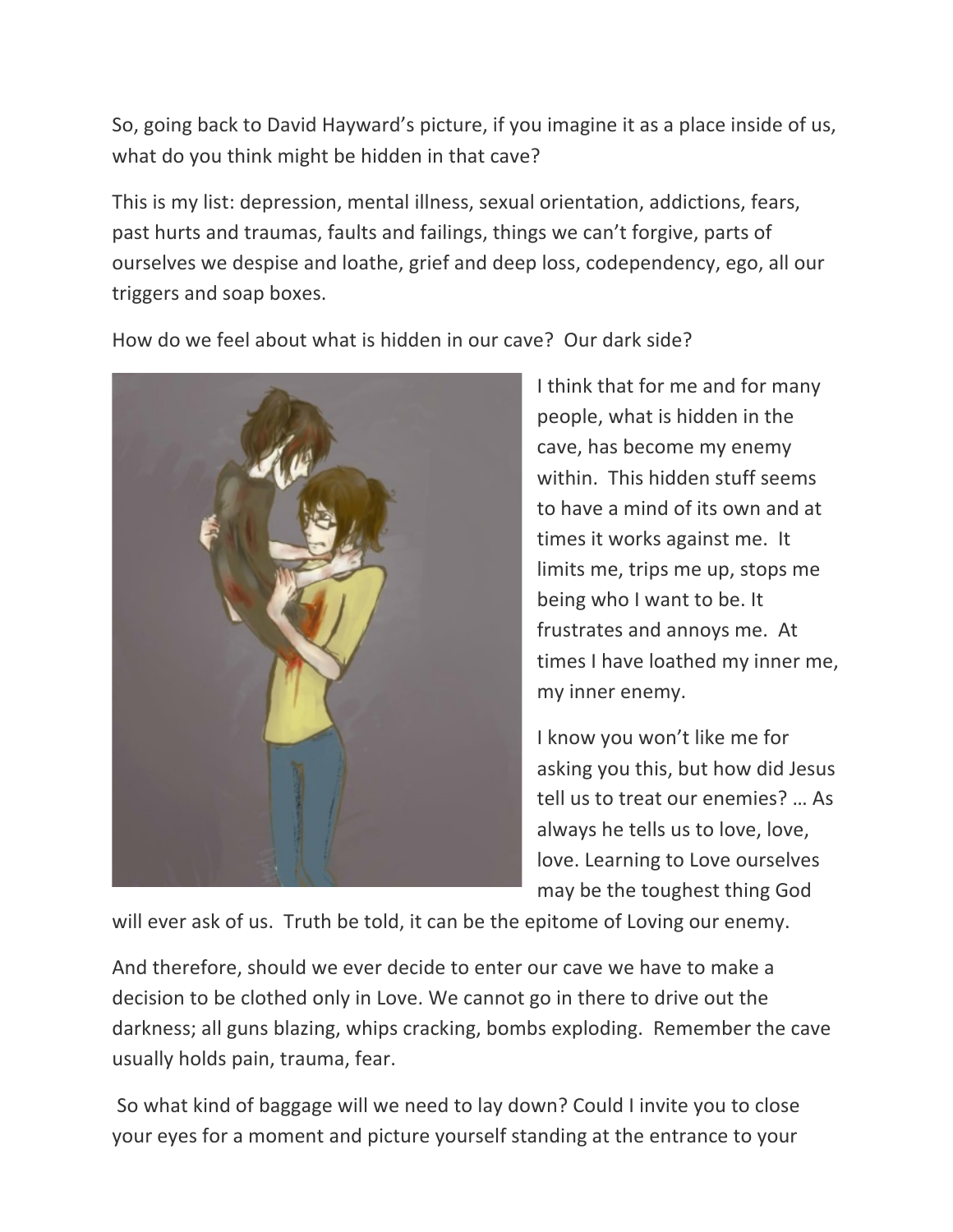imaginary cave? If you are to enter clothed only in love, what are you going to need to let go of?

Here's my list: self-accusation, all control, all our "I can fix this" attitudes, all selfindulgence, self-pity, at its entrance.



Our caves contain that within us which feels unreachable, inaccessible and untouchable. Parts of ourselves which we cannot change. Not by prayer and



tears, nor by monumental human effort.

So here is my third mystery for you: Love is the key to transformation.

I only got the new name for my untouchables this Christmas when I watched this fabulous French movie called The Intouchables.

Those out-of-reach parts of me which Jesus and I have embraced and loved and are becoming healed are now a gift to me  $-$  they have an ability to connect me, to put me in touch with God and others. They are the means to a deep resonance within  $me$  – not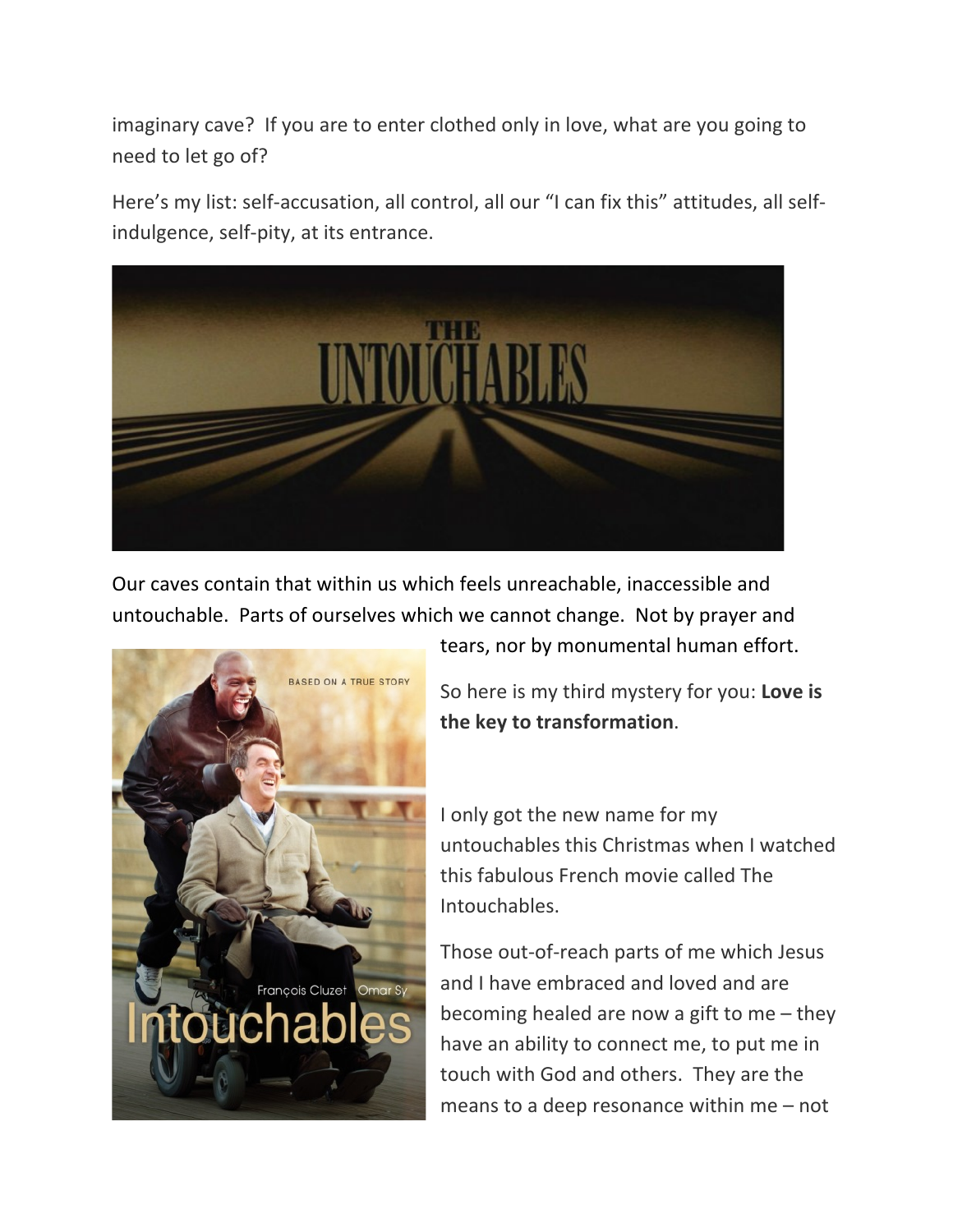coming from my unhealed pains any more, but from that which is now alive, healing and hopeful.

Perhaps we fear transformation because we are afraid we'll lose ourselves or we won't recognize who we are any more.

Here's another mystery; the more we are transformed by Love, the more we **become ourselves**! People often quote "less of me, more of you Jesus" ... I have found the opposite of that ... the more I allow Him into my dark side, the more of the real me there is.



The more I give God's love freedom in my cave, the less of my junk there is and the more of Fil discover. Letting Jesus teach me how to love myself hasn't shrunk me, it has expanded and enlarged me! And that makes me better at loving others. Isn't it weird ... the treasure hidden in my cave is me? And the treasure hidden in your cave is you! Blows my mind!

I wonder what it would be like to live without a dark side, to live freely and authentically. This is a mature life; a life that has learned to embrace Love within and without. We describe such people as transparent. These are people who are not obsessed with themselves and their needs. They are humble people because they are completely real and without pretense; they know who they are and they know their limitations. They are at peace with themselves. They are living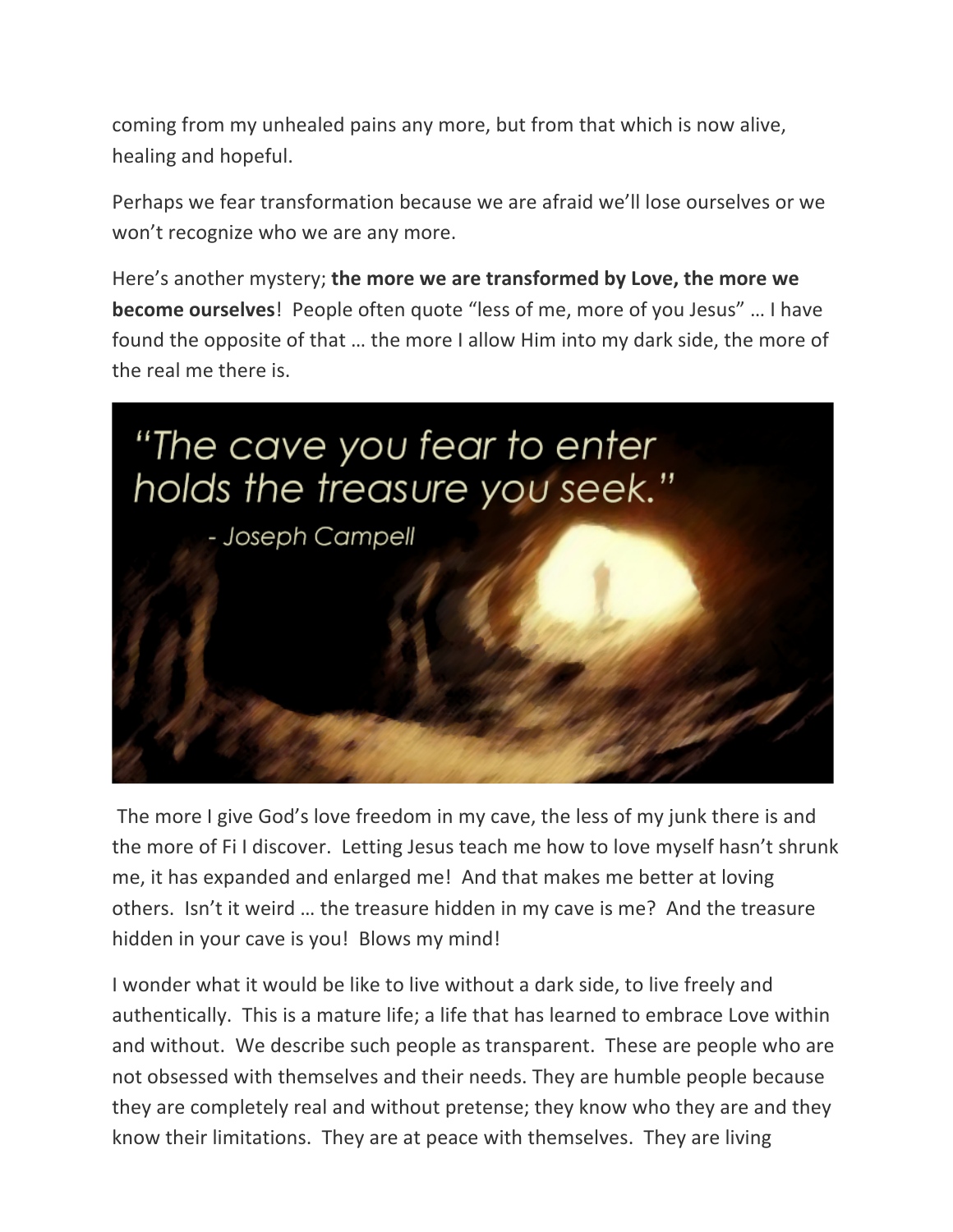miracles, and they know it's because of something or Someone bigger than themselves. These people have come to a perfect balance of loving God, loving others and loving themselves without hierarchy and without judgment. This harmony leaks out of them. It's written all over their countenance. You can almost touch it when you're with them. It's kind of like Trinity...

So today I am giving us a call to maturity. There is no other way if we're to mature ... we have to take care of our darkness within, learn to love our enemy within  $\ldots$  it's how we will grow up  $\ldots$ 

But I must caution you to please use wisdom as you approach your dark side. Don't publicly humiliate it. Don't flaunt it. Choose carefully who you share it with. It's not to be raped or assaulted, trampled or flogged. God calls us to Love. So choose a safe person to explore your cave with. Let Jesus carry the Lantern that lights your way. Let Him lead you ... He will if you ask Him.

Your journey will be unique. God only knows by what means He will heal you. It is not for me to tell you what you're going to need to do. There is no formula. All that is needed is that you ask Him, and you follow Him.

Jesus spent time in a cave. Some think he was born in a cave. Most think he was



buried in a cave. It was a dark place, just like our caves. But it was also the place of his resurrection. It was the place of transformation. Out of death came an extraordinary freedom of new life. Death and darkness were transformed by Love. There is nothing more powerful than Love! After all, God is Love.

I believe that the Father offers us the same hope. When we meet Him in our cave, He gives us our own resurrection, our own transformation. And He does it all through the power of Love, same as He did for Jesus. Have courage dear friends, let not your hearts be troubled or afraid.